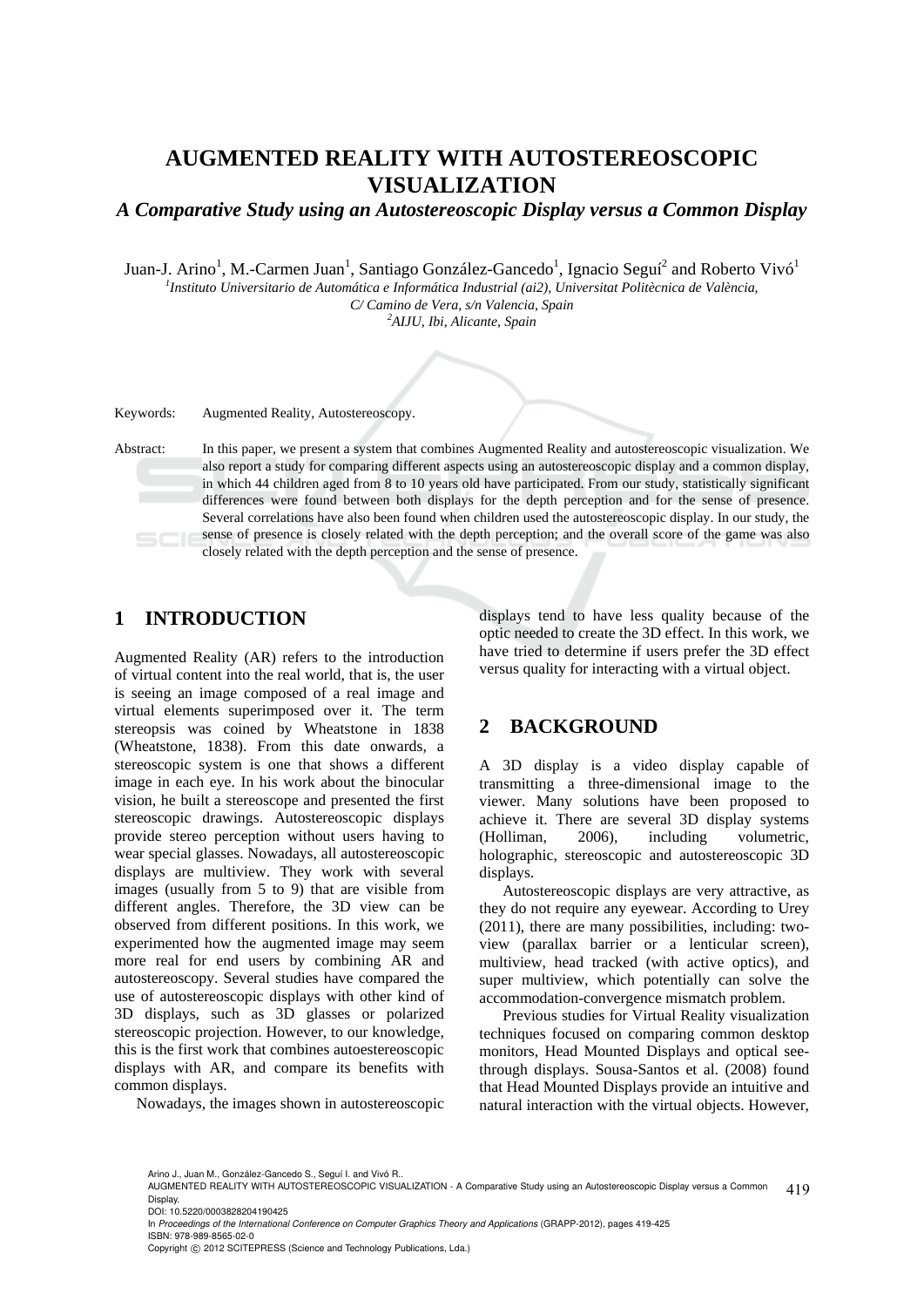in their tests, they found that the tasks were performed more efficiently with common desktop monitors. Froner et al. (2008) compared depth perception on several 3D displays. They concluded that the selection of 3D display has to be done carefully for tasks that rely on human depth judgment.

On the other hand, several studies have been carried out to evaluate the use of autostereoscopic displays to interact with 3D objects. Alpaslan et al. (2006) compared 2D CRT, shutter glasses and autostereoscopic displays measuring user preference. Their results indicated that glasses were preferred to autostereoscopic displays in a task that involved only stereoscopic depth. Jin et al. (2007) evaluated the usability of an autostereoscopic display in a Virtual Reality scenario. One of the conclusions of their study was that it was difficult to interact with an autostereoscopic display with common devices such as the mouse.

The use of autostereoscopic displays for educational Virtual Reality applications have recently been evaluated (Petrov, 2010). Petrov found that with this kind of applications, the students could perceive the objects being studied in a more natural way than using a stereoscopic Head Mounted Display.



Figure 1: Table with the marker on the rotator support, camera and autostereoscopic display.

Nowadays, autostereoscopic displays are being greatly improved. One of the problems preventing widespread use is that the optical grid needed to

generate the 3D view reduces the quality of the image when it is used for 2D. However, several solutions have been proposed to fix this problem (Montgomery et al. 2001).

## **3 TECHNICAL CHARACTERISTICS**

As most AR systems, our AR system is based on markers. A marker is a white square with a black border inside that contains symbols or letters. The system detects the marker and registers the virtual object on it, scaling and orientating it correctly.

To better integrate the marker with the scene and to make the manipulation of the marker easier, we created a rotating support where the marker is placed. The support and the table were decorated according to the scene that was going to be shown on top of the marker (Figure 1).

## **3.1 Hardware**

A Logitech camera was used to capture the real world scene, model C905, with the following configuration: captured image size - 800 x600 at 30 fps; focal length - 3.7 mm., and automatic focus adjustment.

An autostereoscopic XYZ display was used for the visualization. The model used was XYZ3D8V46, with a resolution of 1920x1080 pixels (Full HD) and a size of 46". This model could generate 8 views. The technology used by this screen to generate the views is known as LCD/lenticular (Omura, 1998). The maximum popout 3D effect was around 90 cm. and the range where the 3D effect was correctly viewed was from 1.5 m. to 9 m.

#### **3.2 Software**

The osgART library was used to develop the game. OsgART was developed by HITLab NZ (www.artoolworks.com/community/osgart). It is a  $C_{++}$  library that allowed us to build AR applications using the rendering capabilities of Open Scene Graph (OSG) and the tracking and registration algorithms of ARToolKit. OSG is a set of open source libraries that primarily provided scene management and graphics rendering optimization functionality to applications. ARToolKit is an open source vision tracking library. We used OSG version 2.8 and osgART version 2.0. We used the Mirage SDK (www.mirage-tech.com) for the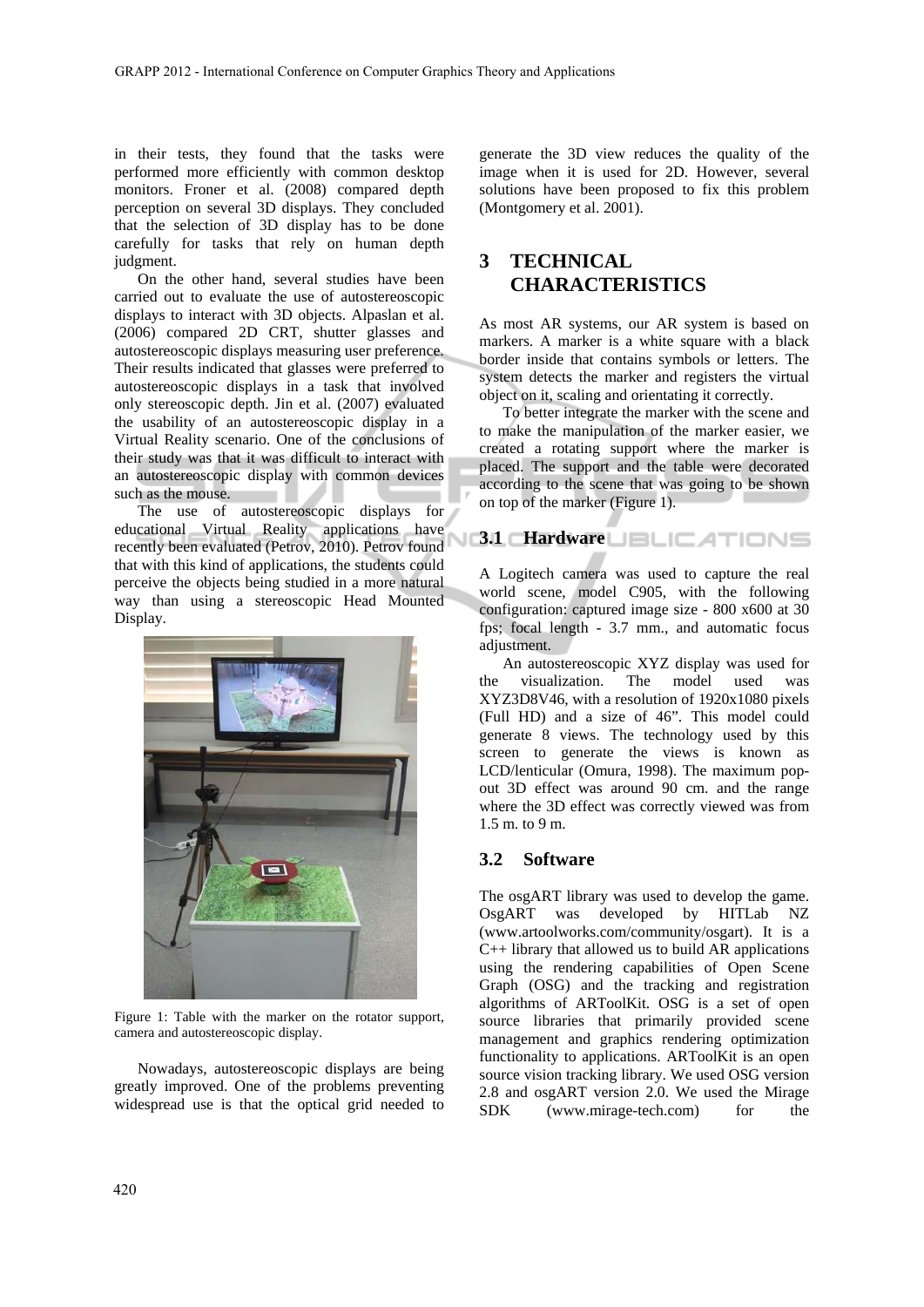autostereoscopic visualization. This SDK calculated an autostereoscopic view for the OSG scenes.

To generate the scene for the autostereoscopic display, it was required to generate 8 different views. To accomplish this goal, we added a new layer to osgART, integrating the Mirage SDK with osgART. An OSG scene is defined by a graph composed by a hierarchy of nodes. The nodes can be cameras, scenes, groups of models, transformation matrix, etc. In our case, we created a graph to integrate the real video with the virtual objects using the transformation matrix provided by the marker detection library (osgART), and the transformations required to create the autostereoscopic image with the use of a shader. We used the transformation matrix calculated by osgART to place and scale the virtual objects on the real scene. The scene models, scene light and scene transformations depended on the osgART AR transform. Therefore, all the virtual objects composing the scene were translated and scaled according to the marker. But, instead of using osgART for rendering the scene, we built an OSG graph where the scene was rendered for 8 virtual cameras, and mixed into a 3D autostereoscopic view with the help of the Mirage SDK.

The captured video was rendered as a background video at the furthest position. Therefore, the video had no 3D effect. This background is the same for the 8 views. On top of the video and at the marker position, the system rendered the virtual object. Eight different views from 8 different virtual cameras were calculated to achieve the 3D effect for the virtual object. The virtual cameras were located around the real camera position. Finally, the 8 views were mixed into one interlaced image. Figure 2 depicts an example in which the Taj Mahal was shown on a common monitor. The 8 views of the Taj Mahal were interlaced and it was not possible to see it properly.



Figure 2: Visualization of a stereoscopic scene on a common display.

With this technique, we got the effect of having the virtual object floating "outside the TV" in front

of the viewer and at the marker position while the captured video stream was displayed at the background without 3D effect. As a consequence of this technique and the characteristics of the autostereoscopic display, if the user moved her head slightly from left to right, or closed alternatively one of her eyes, she could see how the virtual object changed its position over the background video.

Figure 3 shows two of the eight views of a virtual cube on the marker. The object was slightly displaced on the marker from one view to another.

One drawback of this type of displays is that the quality of the image is not as good as in 2D view. We had to adjust the fusion distance parameter to define how much the virtual object popped out of the display. We tried to adjust the fusion distance parameter to get a good and noticeable 3D effect, but without too much loss of quality.



Figure 3: Details of two of the eight autostereoscopic views.

## **4 STUDY**

The aim of the study is to test if the use of autostereoscopic displays in an AR application improves the perception of reality and usability. For this purpose, the same application was tested with and without autostereoscopic view by two groups of children. The AR application was a simple game where a scene was displayed over a marker. The children had to move the marker to find specific objects within the scene. We chose a model of the Taj Mahal in which we added some objects that had to be found. The counting objects were placed so that the user had to rotate the base in which the marker was placed to have a complete view of the scene.

#### **4.1 Participants**

A total of 44 children from 8 to 10 years old took part in the study. They were attending the Summer School of the Technical University of Valencia (UPV).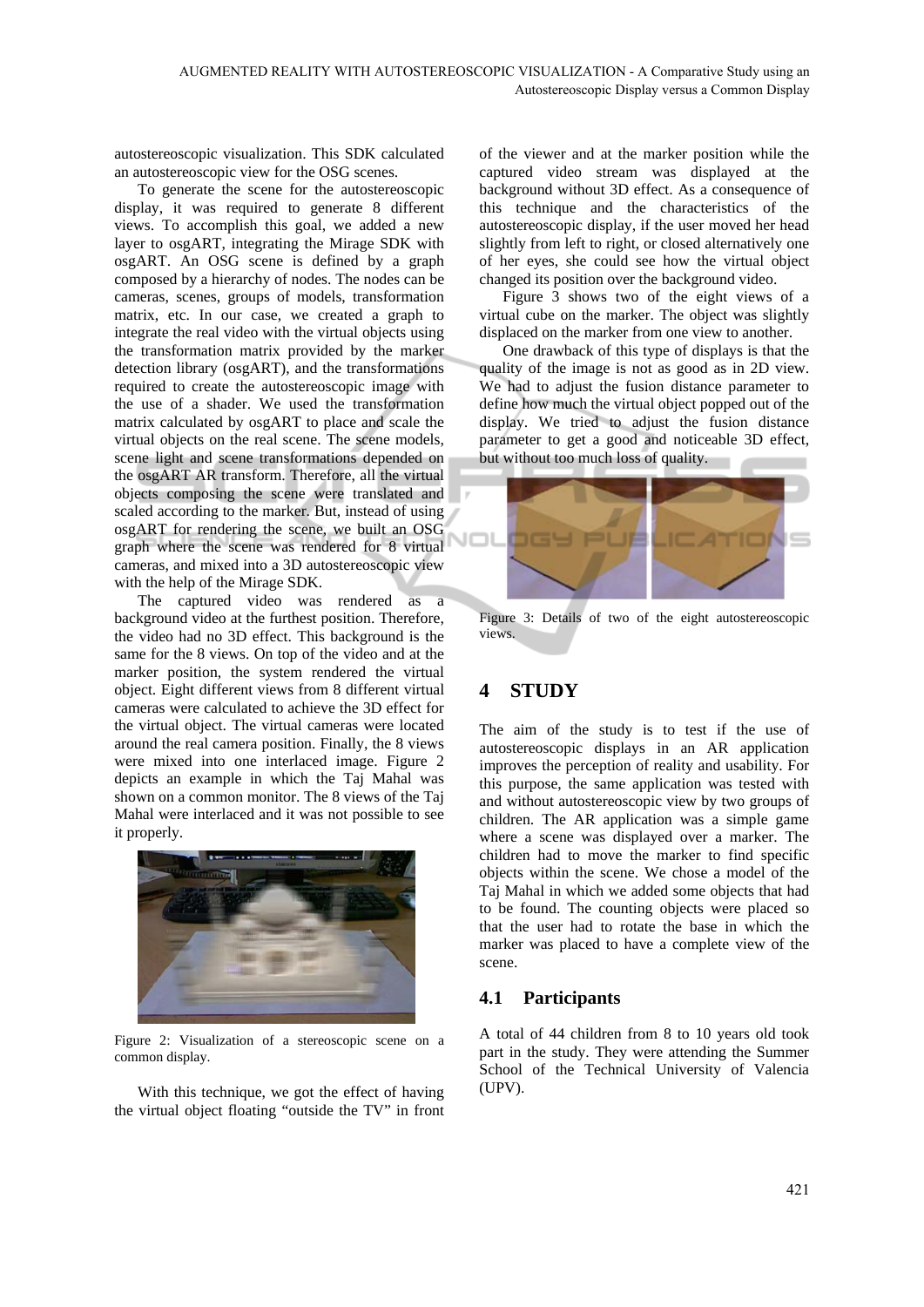#### **4.2 Procedure**

Participants entered in the activity room one by one to avoid that a child's opinion could affect others. Participants were divided in two groups of twentytwo children depending on what they played first, the AR application having the 3D view enabled, or with the 3D view disabled.

Table 1: Initial questionnaire.

| Q1                      | Did you have fun?                                                           |  |  |  |  |  |  |  |
|-------------------------|-----------------------------------------------------------------------------|--|--|--|--|--|--|--|
| $\overline{Q2}$         | Did you like to see the Taj Mahal appearing on<br>the black square?         |  |  |  |  |  |  |  |
| Q <sub>3</sub>          | Did you find the game easy to play?                                         |  |  |  |  |  |  |  |
| Q <sub>4</sub>          | Would you like to use the rotatory control in<br>more games?                |  |  |  |  |  |  |  |
| $\overline{\text{O}}$ 5 | Would you like to use this TV in more games?                                |  |  |  |  |  |  |  |
| $\overline{06}$         | Rate from 1 to 7 the feeling of viewing the Taj<br>Mahal out of the screen. |  |  |  |  |  |  |  |
| 07                      | Did you have the feeling of being able to touch<br>the Taj Mahal?           |  |  |  |  |  |  |  |
| Q <sub>8</sub>          | Evaluate the feeling of being in front of the Taj<br>Mahal.                 |  |  |  |  |  |  |  |
|                         | Please rate the game from 1 to 10, where 10 is<br>the highest score.        |  |  |  |  |  |  |  |

#### Table 2: Second questionnaire.

| Q1              | Did you have fun?                                                                                                     |  |  |  |  |  |  |
|-----------------|-----------------------------------------------------------------------------------------------------------------------|--|--|--|--|--|--|
| Q <sub>2</sub>  | Did you find the game easy to play?                                                                                   |  |  |  |  |  |  |
| $\overline{Q}3$ | Rate from 1 to 7 the feeling of viewing the Taj<br>Mahal out of the screen.                                           |  |  |  |  |  |  |
| Q <sub>4</sub>  | Did you have the feeling of being able to touch<br>the Taj Mahal?                                                     |  |  |  |  |  |  |
| Q5              | Evaluate the feeling of being in front of the Taj<br>Mahal.                                                           |  |  |  |  |  |  |
| $\overline{06}$ | Please rate the game from 1 to 10.                                                                                    |  |  |  |  |  |  |
| О7              | Which game did you like the most? The options<br>were the game with the 3D view and the game<br>without the 3D view.  |  |  |  |  |  |  |
| Q <sub>8</sub>  | Why? Participant had to explain the reason for<br>choosing one game over the other.                                   |  |  |  |  |  |  |
| D9              | What did you like the most of all the<br>experience? The goal of this question was to<br>know the overall impression. |  |  |  |  |  |  |

The protocol is implemented as follows:

- 1) The participant came into the room where the study took place. We started the application with 3D or 2D view depending on the group, and we let the child play for some seconds to get used to the controller and to get a correct 3D view angle (in case of 3D).
- 2) We let her know what she had to find and that

she had to count several objects in the scene. After that, the time started to count.

- 3) If the answer given by the child was not correct, she had to look for the objects and count again until she was right.
- 4) The time used to complete the task was recorded. After finishing the task, if the child was interested, the person in charge let her to play more.
- 5) The participant was asked to fill out a questionnaire. The questionnaire had nine questions (Table 1). Q1-Q5 used a 5-point likert scale. Q6-Q8 used a 7-point scale. Q9 ranged from 1 to 10. Highest score represented the highest value.
- 6) The test was repeated, but, now switching 3D on, if it was off before, or vice versa.
- 7) The participant was asked to fill out another questionnaire for the second test (Table 2). This test had nine questions. Questions from one to six were questions that were already presented in the previous test. Questions seven to nine were new questions to get overall impression.

## **5 RESULTS**

Table 3 shows the means and standard deviations when comparing the results for the first test of the participants that played first 3D or 2D game. All the participants were considered. We performed all ttests assuming equality variances. The significance level was set to 0.05 in all tests. From Table 3, with regard to the experienced fun (Q1), no statistically significant differences were found. However, the mean score was higher for the use of 3D. In both cases they liked to see the virtual object on the marker (Q2) with very similar scores. For the difficulty (Q3), it was as easy to play with 3D as without 3D. Therefore, it seemed that the complexity of the game was not increased with the 3D autostereoscopic view. Q4 is related to the game controller used to make easier to move the marker, the participants seemed to like that kind of controller, and there were no statistically significant differences when it was used in 3D or 2D. Since it was a big display, participants were enthusiast and declared that they wanted to use that display with more games similarly in both 3D and 2D (Q5). However, the score was higher for the participants that played with the 3D view enabled. When we asked about the feeling of having the virtual object out of the screen (Q6), there were statistically significant differences between 2D and 3D view.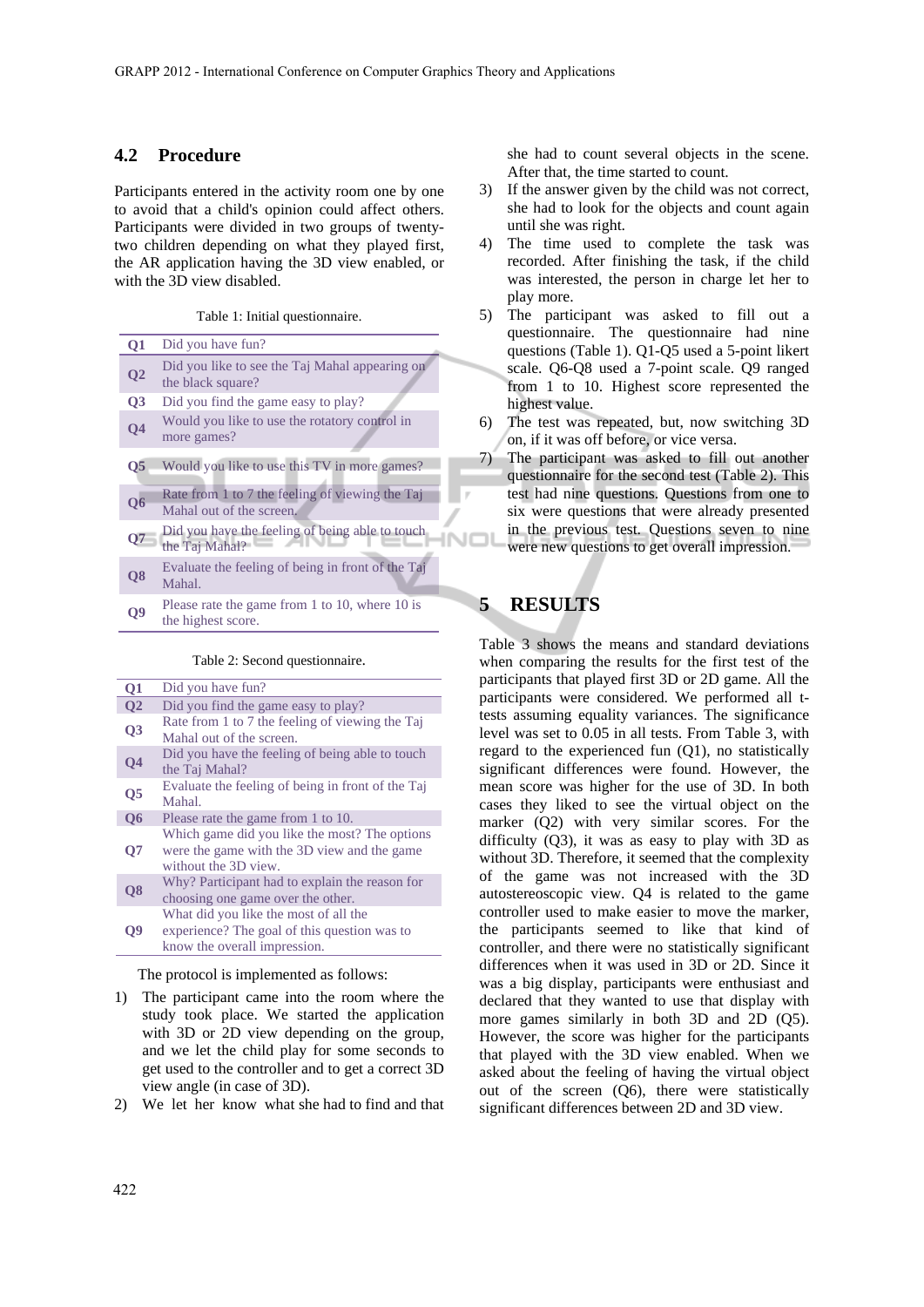|    | 01                 | <b>O2</b> | Ο3                                                                                             | 04 | Ο5   | O6       | 07           | O8                 | <b>O</b> <sup>9</sup> |
|----|--------------------|-----------|------------------------------------------------------------------------------------------------|----|------|----------|--------------|--------------------|-----------------------|
| 3D | $4.82 \pm$<br>0.15 |           | $4.72 \pm 0.30$ $4.5 \pm 0.54$ $4.63 \pm 0.33$ $4.81 \pm 0.15$ $6.36 \pm 0.71$                 |    |      |          | $5.3 + 4.32$ | $5.76 \pm$<br>1.99 | $9.27 +$<br>0.96      |
| 2D | $4.45 \pm$<br>0.64 |           | $4.81 \pm 0.15$ $4.59 \pm 0.53$ $4.63 \pm 0.62$ $4.54 \pm 0.35$ $4.72 \pm 4.39$ $3.5 \pm 3.94$ |    |      |          |              | $5 + 3.1$          | $8.95 \pm$<br>1.66    |
|    | 1.91               | $-0.63$   | $-0.40$                                                                                        |    | 1.79 | $3.39*$  | $2.79*$      | 1.54               | 0.91                  |
| D  | 0.062              | 0.53      | 0.684                                                                                          |    | 0.08 | $0.001*$ | $0.008*$     | 0.129              | 0.36                  |

Table 3: Means and standard deviations for independent groups that played first 3D or 2D game, and t-tests assuming equal variances.

\* Significant differences.

This indicated that participants did not have any problems to see the autostereoscopic image. Regarding to the feeling of being able to touch the virtual object  $(Q7)$ , again, there was a statistically significant difference. Users had a better sense of realism with the 3D autostereoscopic view. In both cases participants had the feeling of being in front of the virtual object (Q8). Although the mean is higher for the 3D view, the difference is not statistically significant. Users rated higher the 3D game (Q9). However, there was not a statistically significant difference, probably because participants also liked very much the 2D game and both scores were around 9 out of 10.

For the time that the participants used to complete the game, there have not been significant differences between 2D and 3D with a mean of 41 seconds in 3D mode and 43 seconds in 2D mode.

We also calculated the means and standard deviations according to the order of exposure for participants that played with the 3D view enabled first, and later played without the 3D enabled. Paired t-tests were applied to the scores given to all of the questions. Participants that played first with the 3D game enabled, rated much lower the 2D game than participants that played in first instance the 2D game. It seemed that after playing the 3D version, they were more critical with the 2D integration of the virtual object with the real world. They found easier to play with the 2D game ( $Q3/Q2$ , 4.81  $\pm$  0.15 versus  $4.5 \pm 0.54$ , but since that was the second time they played, it was expected. Therefore, it was not possible to determine if this was due to the use of the autostereoscopic view. Again, as expected, they rated very high the feeling of viewing the virtual object out of the display with the 3D view enabled  $(O6/O3, 6.36 \pm 0.71)$ . There were statistically significant differences for the questions Q7/Q4 and Q8/Q5, according to the scores, they had stronger feeling of being in front of the virtual object and being able to touch it with the 3D autostereoscopic view. There was also a statistically significant difference about the rate they gave to the game. In both cases the score was good, but it was better 3D (9.27  $\pm$  0.96 versus 8.68  $\pm$  1.6).

We also analysed the results according to the order of exposure: participants that played with the 2D view first and later played with the 3D enabled. Paired t-tests were applied to the scores given to all of the questions. From the results in which participants played with the 2D view enabled first, we could conclude that regardless the order of the tests, the results were very similar. There were also statistically significant differences for the questions about the depth perception (Q6/Q3), sense of presence (Q7/Q4) and overall impression (Q9/Q4). For the sense of presence the questions were based on the Slater et al. questionnaire (Slater et al., 1994).

For the question *which game did you like the most?*, 84% declared their preference for the autostereoscopic version. The main reasons were that it seemed that you could touch the virtual object (52); it was like having the virtual object very close to you (27%); it was more real (21%). For the participants that liked the 2D game more, the main reasons were concerning to the quality of the image.

For the question, *what do you like the most of all the experience?*, 33% of the participants gave responses related to the 3D experience, 32% liked the way of interacting with the virtual object, 30% liked the game, and 5% gave other answers.

The correlation analysis for the responses given by the participants that played the 3D game first reported some interesting results. We found several correlations between the questions. The results indicated that viewing the object out of the screen increased the feeling of being in front of the virtual object and being able to touch it. We also found that having the feeling of being able to touch the object contributed to consider the game easier to play. The global score is conditioned by the feeling of being in front of the virtual object and to view it out of the screen. We can conclude that the sense of presence is closely related with the 3D autostereoscopic view.

We found very different correlations for the answers given by the participants that played the 2D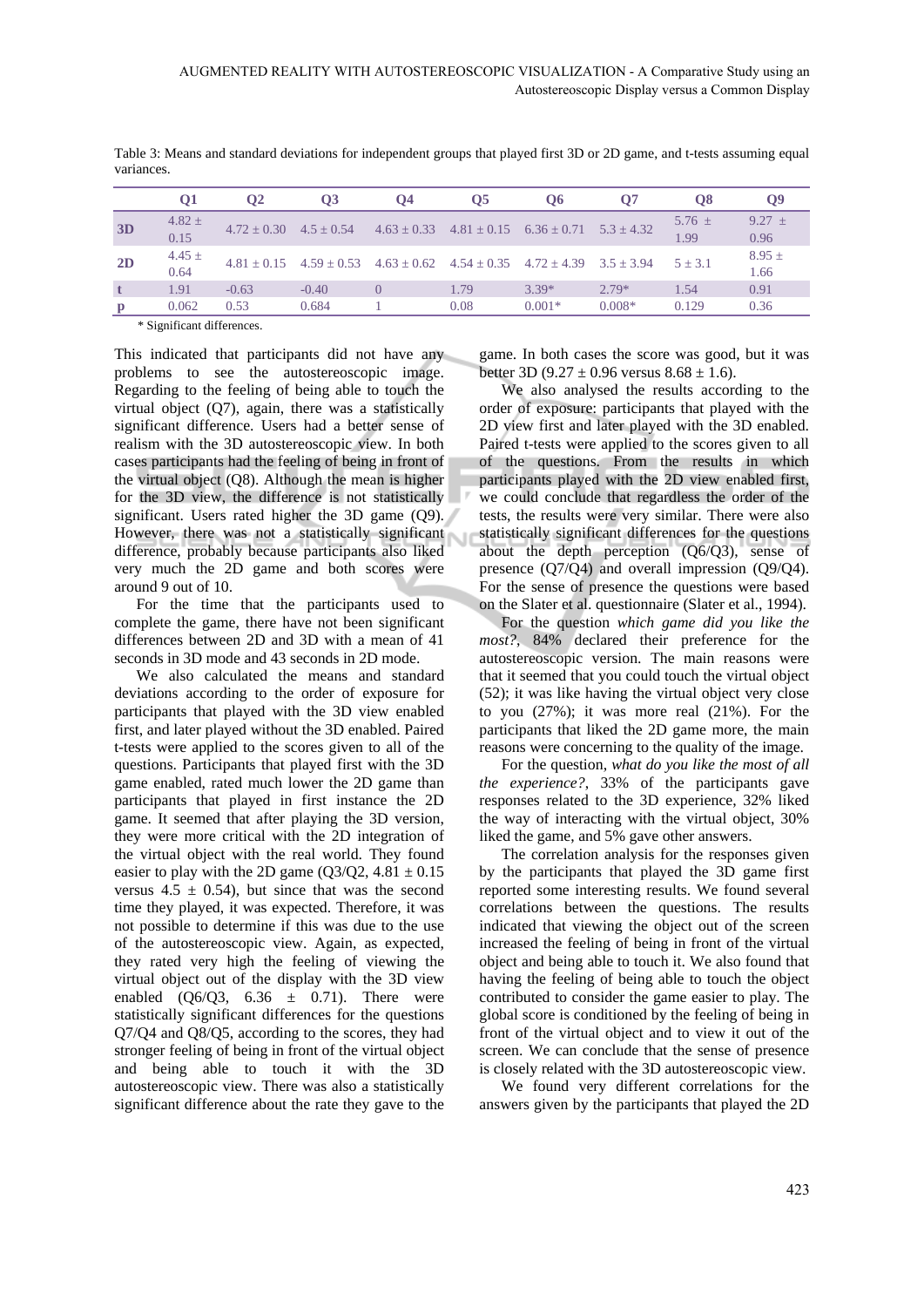game first. In this case, the global score for the game depended on the experienced fun and if participants liked to see the virtual object on the marker.

During the test, we found some curious behavior of the participants when playing with the 3D version. Some of them tried to touch the 3D object extending their hand or moving it over the marker, others walked around trying to watch the scene from different perspectives.

## **6 CONCLUSIONS**

We have combined AR and autostereoscopic visualization, with the integration of osgART with the Mirage SDK. We have also presented a study for comparing different aspects using an autostereoscopic display and a common display. Forty-four children participated in this study. Our initial goal was to develop the software for developing an AR application with an autostereoscopic display and to test it to evaluate if Alpaslan, Z. Y., Yeh, S., Rizzo III, A. A., Sawchuk, A. A., this technology improved the AR experience. From the results, we concluded that the participants preferred the autostereoscopic view to a typical 2D display view. The objective of our AR application was to get a good integration between the real world and the virtual objects. The autostereoscopic display contributed to this integration. The user manipulated the real objects touching them, and, although she could not touch the virtual object, the 3D view increased the realism and gave the user a perception of being able to touch it. Several correlations were found when children used the autostereoscopic display. For the autostereoscopic visualization, the sense of presence was closely related with the depth perception. The overall score was also closely related with the depth perception and the sense of presence.

However, future studies should test if with another type of AR applications the use of AR with autostereoscopic displays still improves the AR experience. A possible improvement could be to display also the video in 3D using several cameras.

Some of the problems found by the participants on the study were about the quality of the image on the autostereoscopic display. Improvements on the quality of autostereoscopic displays would contribute to improve the AR experience.

Considering the good acceptance of the system and all the possibilities, we believe that it could be a good tool for different fields.

#### **ACKNOWLEDGEMENTS**

This work was funded by the Spanish APRENDRA project (TIN2009-14319-C02).

For their contributions, we would like to thank the following:

- The ALF3D project (TIN2009-14103-03) for the autostereoscopic display.
- Rafa Gaitán, Severino González, M. José Vicent, Juan Cano, Javier Irimia, Tamara Aguilar, Noemí Rando, Juan Fernando Martín for their help.
- The Summer School of the UPV.
- The children who participated in this study.
- The ETSInf for letting us use its facilities during the testing phase.

### **REFERENCES**

- 2006. Effects of gender, application, experience, and constraints on interaction performance using autostereoscopic displays. In *Stereoscopic Displays and Applications XVII Proceedings of SPIE*, Vol. 6055, pp. 116-127.
- Froner B., Holliman, N. S, Liversedge, S. P., 2008. A comparative study of fine depth perception on twoview 3D displays. In *Displays,* 29,440-450*.*
- Holliman, N. S., 2006. Three-dimensional display systems. In *Handbook of Optoelectronics,* Vol II. Edited by Dakin JP, Brown RGW. Taylor and Francis.
- Jin, Z X., Zhang, Y J., Wang, X., Plocher, T., 2007. Evaluating the usability of an auto-stereoscopic display. In *Lecture Notes in Computer Science,* Vol. 4551/2007, pp. 605-614.
- Montgomery, D. J., Woodgate, G. J., Jacobs, A., Harrold, J., Ezra, D., 2001, Analysis of performance of a flat panel display system convertible between 2D and autostereoscopic 3D modes. In *Stereoscopic Displays and Virtual Reality Systems VIII, Proceedings of SPIE,*  Vol. 4297, pp. 148-159.
- Omura, K., 1998, Lenticular Autostereoscopic Display System: Multiple Images for Multiple Viewers". In *Journal of the SID*, Vol. 4/6, pp. 313-324.
- Slater, M. Usoh, M., Steed, A., 1994. Depth of presence in virtual environments. *Presence: Teleoperators and Virtual Environments*, Vol. 3, pp. 130-144.
- Petrov, E G. 2010, Educational Virtual Reality through a Multiview Autostereoscopic 3D Display. In *Innovations in Computing Sciences and Software Engineering*, pp. 505-508*.*
- Sousa-Santos, B., Dias, P., Pimentel, A., Baggerman, J. W., Ferreira, C., Silva, S., Madeira, J., 2008. Head Mounted Display versus desktop for 3D Navigation. In *Virtual Reality: A User Study, Multimedia Tools*